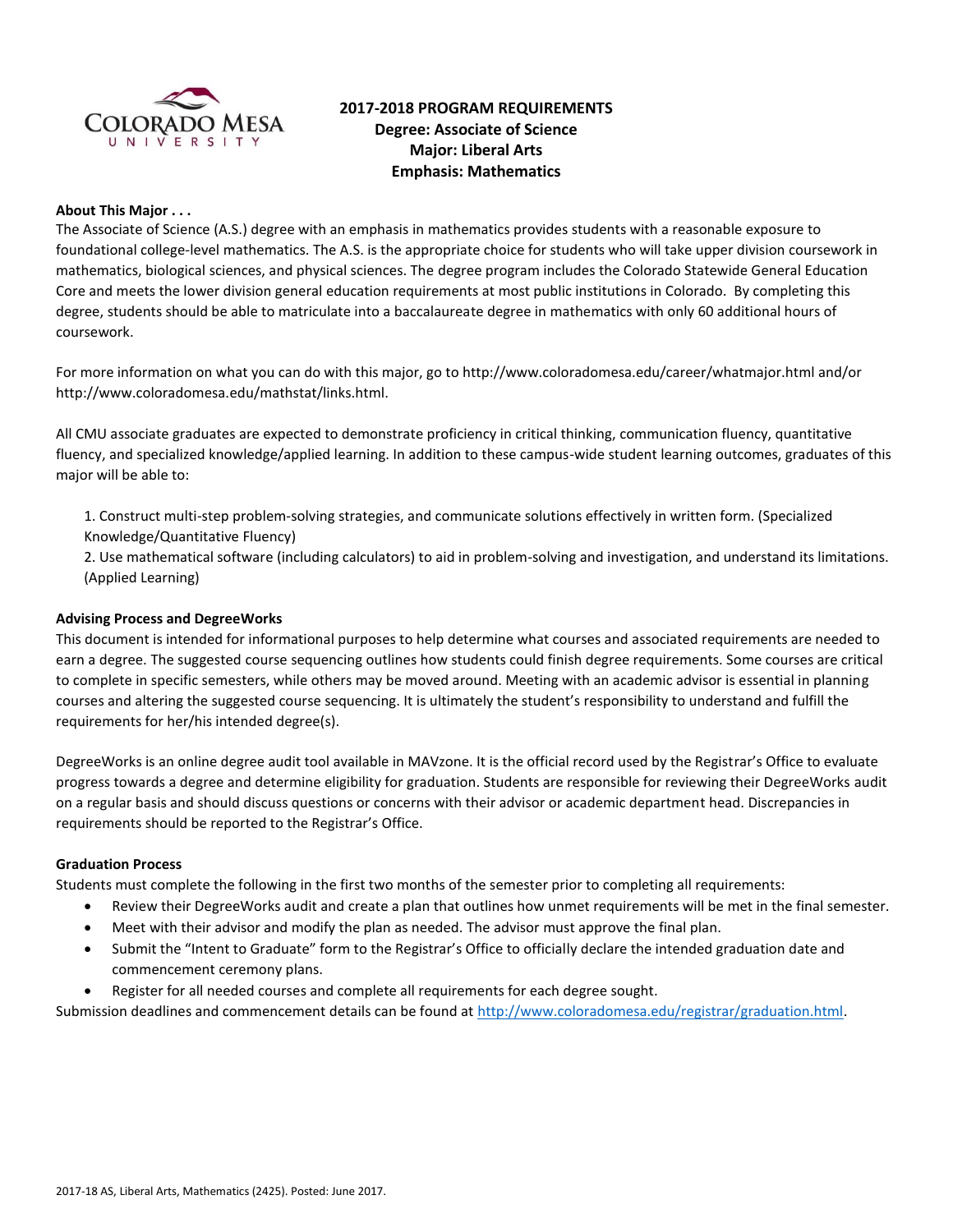## **INSTITUTIONAL DEGREE REQUIREMENTS**

The following institutional degree requirements apply to all CMU Associate of Science (AS) degrees. Specific programs may have different requirements that must be met in addition to institutional requirements.

- 60 semester hours total.
- Students must complete a minimum of 15 of the final 30 semester hours of credit at CMU.
- 2.00 cumulative GPA or higher in all CMU coursework.
- A grade of "C" or higher must be earned in all Essential Learning courses in order to be accepted for transfer under the Colorado Core Transfer Consortium General Education curriculum or gtPathways, Colorado's guaranteed transfer program.
- A course may only be used to fulfill one requirement for each degree/certificate.
- No more than six semester hours of independent study courses can be used toward the degree.
- Non-traditional credit, such as advanced placement, credit by examination, credit for prior learning, cooperative education and internships, cannot exceed 15 semester credit hours for an associate of science degree; A maximum of 6 of the 15 credits may be for cooperative education, internships, and practica.
- Pre-collegiate courses (usually numbered below 100) cannot be used for graduation.
- Capstone exit assessment/projects (e.g., Major Field Achievement Test) requirements are identified under Program-Specific Degree Requirements.
- The Catalog Year determines which program sheet and degree requirements a student must fulfill in order to graduate. Visit with your advisor or academic department to determine which catalog year and program requirements you should follow.
- See "Requirements for Undergraduate Degrees and Certificates" in the catalog for a complete list of graduation requirements.

#### **PROGRAM-SPECIFIC DEGREE REQUIREMENTS**

- 2.5 cumulative GPA or higher in all CMU coursework.
- No more than one "D" may be used in the Mathematics area of emphasis.
- A GPA of 2.5 or higher must be maintained for all coursework toward the major content area.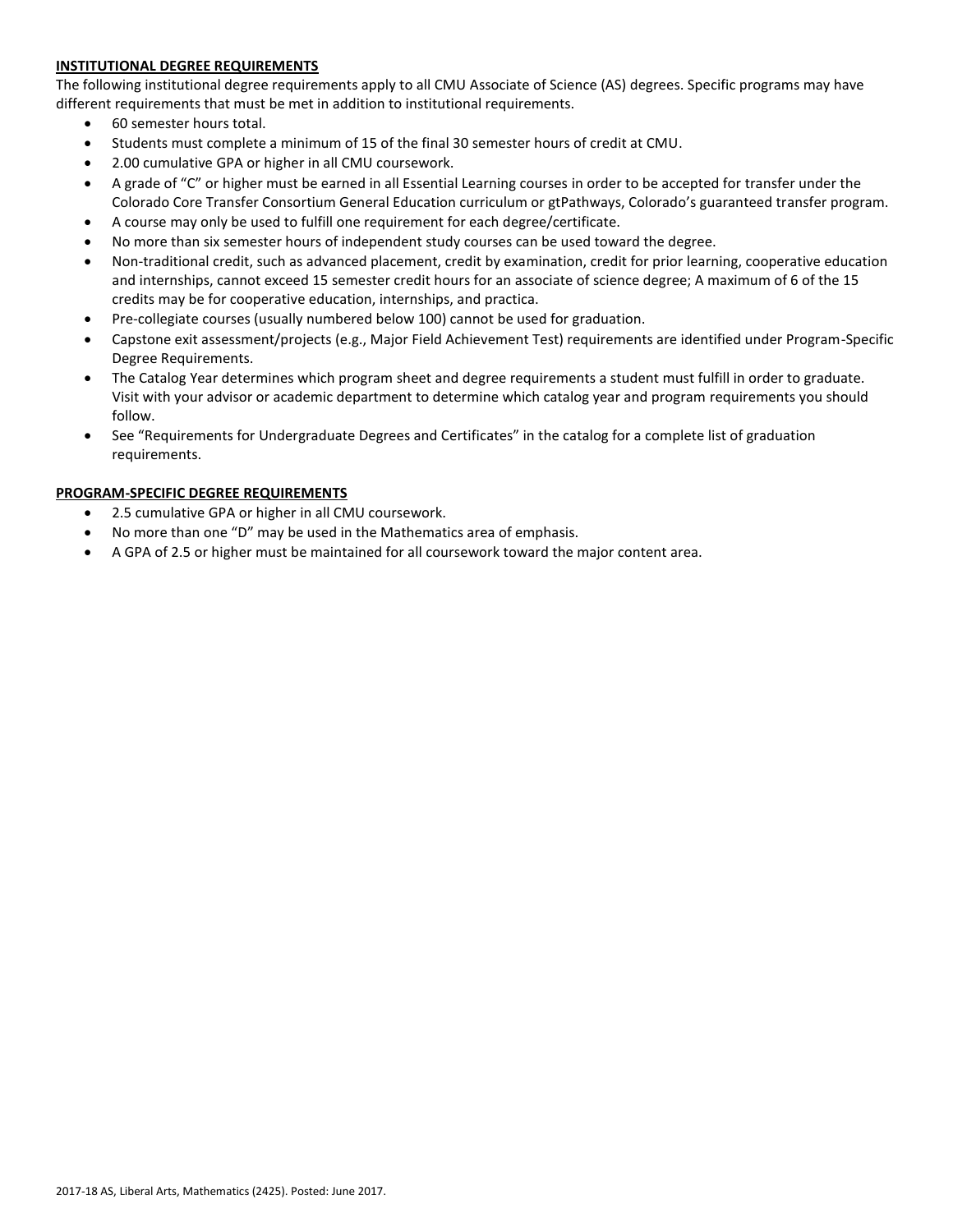#### **ESSENTIAL LEARNING REQUIREMENTS** (31 semester hours)

See the current catalog for a list of courses that fulfill the requirements below. If a course is an Essential Learning option and a requirement for your major, you must use it to fulfill the major requirement and make a different selection for the Essential Learning requirement.

**English** (6 semester hours, must receive a grade of "C" or better and must be completed by the time the student has 60 semester hours.)

- ENGL 111 English Composition (3)
- ENGL 112 English Composition (3)

**Mathematics** (3 semester hours, must receive a grade of "C" or better, must be completed by the time the student has 60 semester hours.)

 $\Box$  One of the following courses: MATH 119 - Precalculus Mathematics (5) MATH 151 - Calculus I (5) \*3 credits apply to the Essential Learning Requirements and 2 credits apply to electives.

**Humanities** (3 semester hours)

 $\Box$  Select one Humanities course (3)

**Social and Behavioral Sciences** (6 semester hours)

- $\square$  Select one Social and Behavioral Sciences course (3)
- $\Box$  Select one Social and Behavioral Sciences course (3)

**Natural Sciences** (7 semester hours, one course must include a lab)

- $\Box$  Select one Natural Sciences course (3)
- $\Box$  Select one Natural Sciences course with a lab (4)

**History** (3 semester hours)

 $\Box$  Select one History course (3)

**Fine Arts** (3 semester hours)

 $\Box$  Select one Fine Arts course (3)

## **OTHER LOWER-DIVISION REQUIREMENTS**

**Wellness Requirement** (2 semester hours)

- $\Box$  KINE 100 Health and Wellness (1)
- $\Box$  Select one Activity course (1)